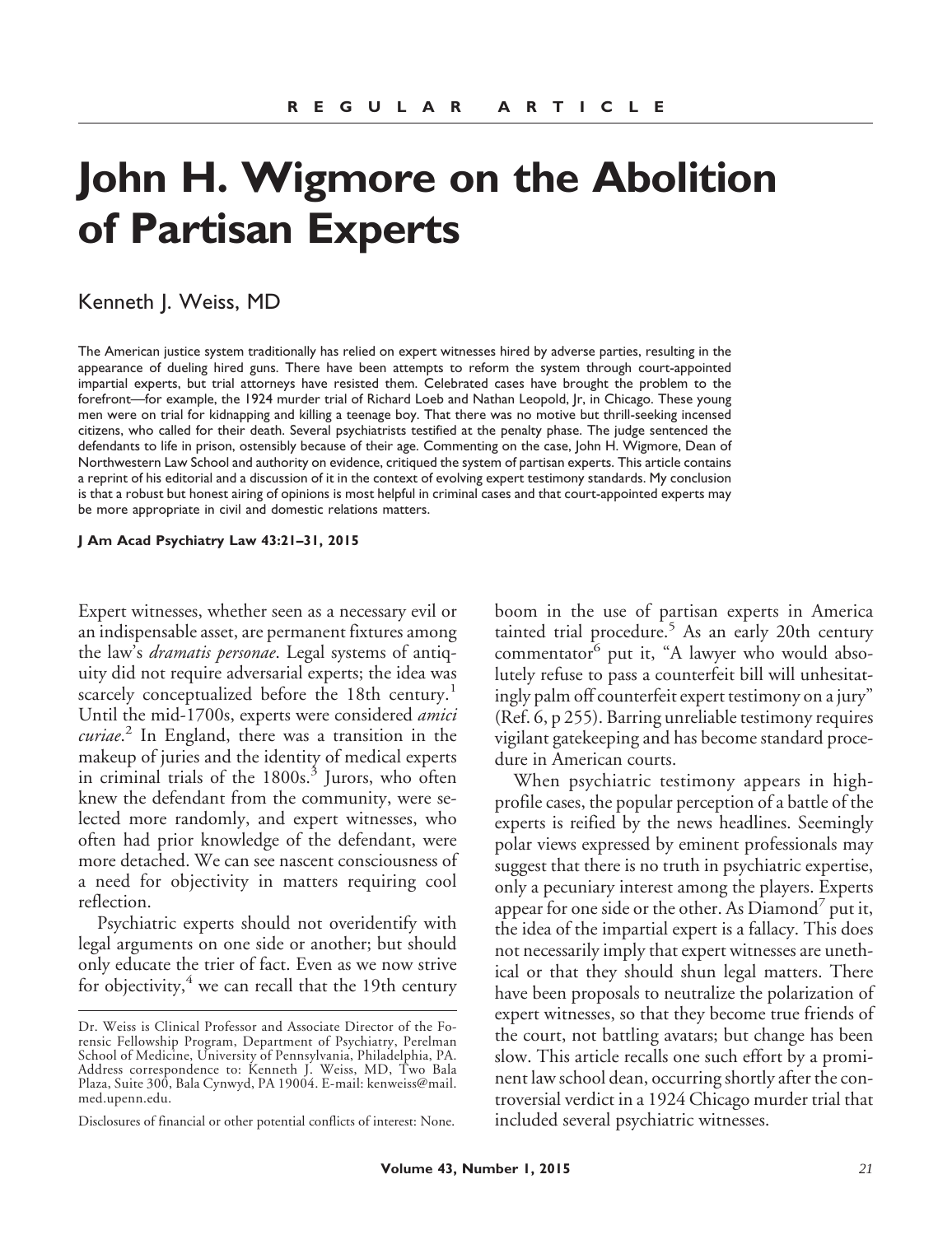# **The Loeb-Leopold Trial**

The world's attention focused on Chicago in 1924, when police quickly solved a heinous child-murder case and obtained confessions, and prosecutors put the two young defendants on trial for their lives. The perpetrators, Richard Loeb, 18, and Nathan Leopold, Jr, 19, kidnapped and killed 14-year-old Bobby Franks. By all accounts, they did it for the sensation, as if they were Nietzschean supermen, above the law.<sup>8</sup> Were they evil incarnate or victims of incomplete and deviant psychological development? Expert psychiatric evaluations would tell, or so it was promised.

Vilified by the news media and public sentiment, the defendants were represented by famed deathpenalty opponent Clarence Darrow, who arranged medical and psychiatric testing.<sup>9</sup> Sparing no expense to the defendants' parents, Darrow obtained metabolic and radiological assessments in addition to extensive interviewing by psychiatrists. Armed with pathological findings, Darrow wisely conceded guilt, forcing a penalty-phase bench trial. He also prevailed against the prosecutor's argument that, since a full trial was unnecessary, expert witnesses could be eliminated.<sup>8,10</sup>

Judge Caverly heard extensive expert testimony, including that of Drs. White, Healy, Glueck, and Hamill for the defense.  $8,10,11$  According to the editors of a law journal, the Loeb-Leopold trial was the first instance of mitigation testimony by psychiatrists.<sup>12</sup> The journal editors, who included Dean Wigmore of Northwestern Law School, were displeased with Darrow's tactic:

[C]riminologists everywhere are interested in the psychiatrists' reports, for this is probably the first instance of the offer of elaborate psychiatric analyses as the basis for remitting the law's penalty for a calculated, cold-blooded murder, committed by persons not claimed to be insane or defective in any degree recognized by the law as making them not legally responsible [Ref. 12, p 347].

# *Expert Testimony*

The defense presented evidence that the defendants were deeply flawed developmentally and out of touch with reality, whereas the prosecution's experts, Drs. Patrick, Singer, Church, and Krohn, described no overt psychopathology.<sup>13</sup> The following are the conclusions from the defense joint report:

his repression and misplacement of emotional life; his abnormal urge toward activity and search for the experience of new mental and physical sensations; his disintegrated personality to the extent that he has shown an essential and abnormal lack of foresight and care even for his much beloved ego—we can draw no other conclusions from the above than that Leopold is and was on the twenty-first day of May, 1924, a thoroughly unbalanced individual in his mental life. He represents a picture of a special abnormal type, the paranoid psychopathic personality. His ability as a conversationalist and as a student had led to his being unrecognized for what he really is, and his delusional conceptions about himself have therefore not been taken seriously. His very manic (over-excitable and over-energetic) tendencies have been misinterpreted as evidences of cleverness. The fact that he has been able to carry himself along in the world without being recognized as being abnormal is in itself typical of individuals who belong to this special group of mental disorders [Ref. 11, pp 371–2].

[Re Richard Loeb] It is evident from the foregoing that in this case we are dealing with an adolescent who in his development has manifested a markedly pathological divergence or split between his intellectual and emotional life, so that while he may be considered mature intellectually, he is decidedly infantile in his capacity for reacting to the ordinary situations of life with normal, appropriate emotions. His whole behavior in connection with the Franks case before and after its occurrence and up to the present moment, indicates a degree of callousness which is wholly incomprehensible except on the basis of a disordered mentality. The opinion is inescapable that in Loeb we have an individual with a pathological mental life, who is driven in his actions by the compulsive force of his abnormally twisted life of phantasy or imagination, and at this time expresses himself in his thinking and feeling and acting as a split personality, a type of condition not uncommonly met with among the insane. We therefore conclude that Richard Loeb is now mentally abnormal and was so abnormal on May 21st, 1924, and, in so far as any-one can predict at this time, will continue, perhaps with increasing gravity, as time goes on [Ref. 11, p 379].

Baatz<sup>8</sup> underscored the stark difference in tone of the state's experts' conclusions: "There was no evidence of any mental disease" [Dr. Patrick]; "There was no mental disease of any character" [Dr. Church]; "There is nothing . . . that would indicate mental disease" [Dr. Singer]; "They are not suffering from any mental disease" [Dr. Krohn] (Ref. 8, p 339).

The press coverage was avid and hyperbolic, emphasizing a battle of the experts over whether the defendants were sick or evil. The *Chicago Herald and Examiner* reported "Fifty Alienists to Fight for Slayers."14 Figure 1 is a *Chicago Tribune* cartoon from August 14, 1924, depicting the battle of experts (alienists) in the Loeb-Leopold trial before an exasperated judge. In this characterization, the cartoonist portrayed the experts as out of control, hurling learned treatises at one another. In reality, the court permitted mitigation testimony to guide the sentencing.

<sup>[</sup>Re Nathan Leopold] We could draw no other conclusions from Leopold's abnormal phantasy life, his delusional development of notions about himself, his defective or deteriorated judgment which has not permitted him to see the pathological absurdity of mixing up phantasy and real life;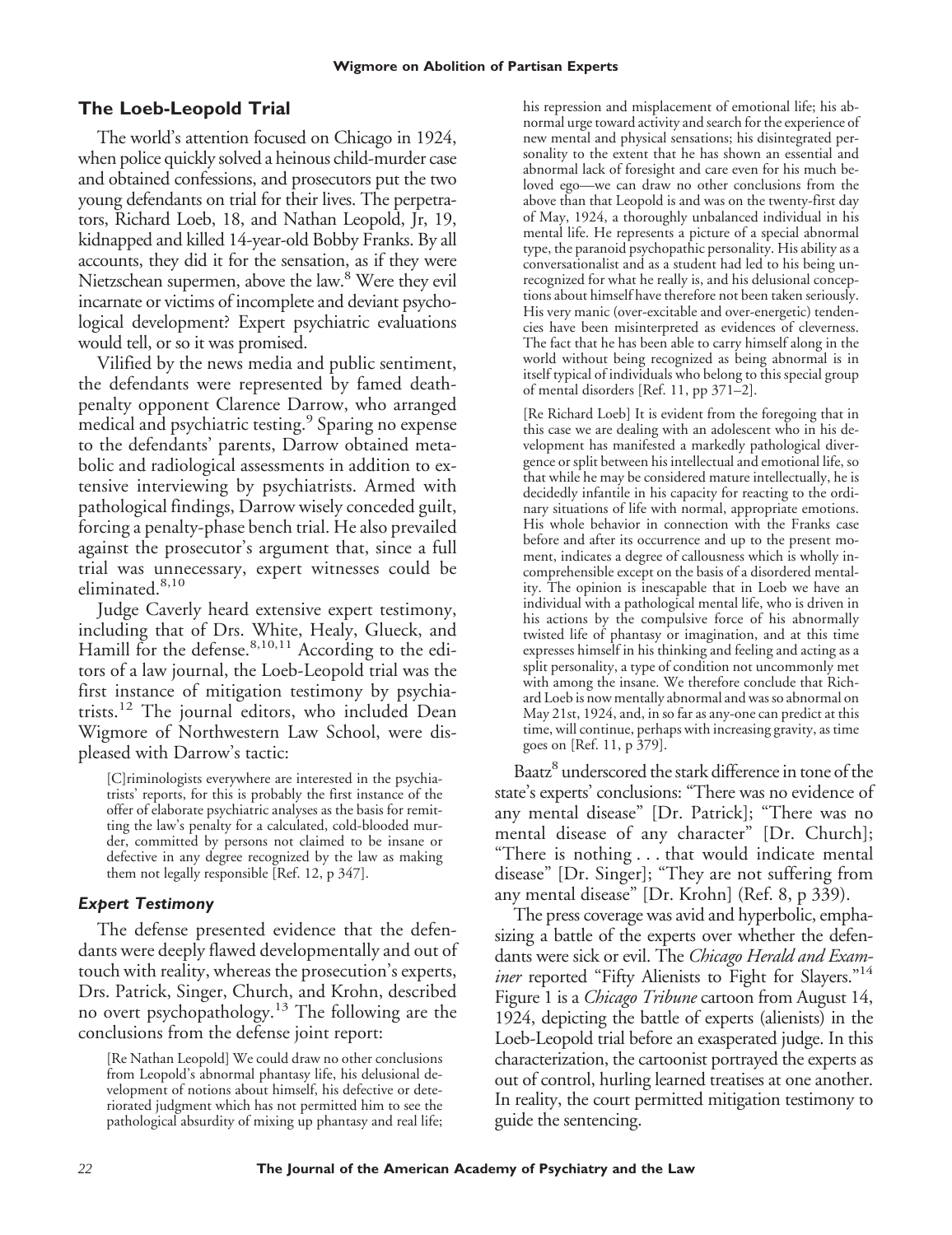

**Figure 1.** "Battle of the Alienists" by John T. McCutcheon. *Chicago Tribune* August 14, 1924. Reprinted with permission from the McCormick Library of Special Collections at Northwestern University, Evanston, Illinois.

Ultimately, according to Judge Caverly, the expert testimony did not sway the court. The judge sentenced the defendants to life in prison plus 99 years, basing the decision on their youth, rather than on mitigation testimony.<sup>15</sup> He was more impressed than were the prosecution's experts by the defendants' psychopathology, but reasoned that such findings were generic to criminals. Thus, the findings would be more applicable to criminology than to the jurisprudence of an individual case.<sup>15</sup> Though Judge Caverly employed a reasoned and broad-minded approach to mitigation testimony, from a public perspective, it appeared that the Loeb-Leopold trial did little to burnish psychiatry's image.

# **The Legendary Dean Wigmore**

Following Loeb and Leopold's sentencing, there was a flurry of criticism of the trial strategies, the court's reasoning, and the confusion created over the experts' divergent views. How could the young science of psychiatry present such disparate evidence? What were the implications for expert testimony generally? Especially vocal was John HenryWigmore, dean of Northwestern University's School of Law (Fig. 2). Wigmore insisted that the testimony lacked credibility, suggesting that Darrow had bought it and that it confused the judge, who failed to take the correct path of sentencing the defendants to death.

Best known for his massive *Treatise on Evidence*, 16 Wigmore's contributions to legal theory and practice, as well as his commentary on trials, had a profound influence on American  $law<sup>17</sup>$  Having joined the faculty of Northwestern Law School in 1893, he was its dean from 1901 until 1929, remaining on the faculty until his death in  $1943$ .<sup>18</sup> Although he supported the use of scientifically supported evidence presented by reputable experts, he was a fierce opponent of what we now call junk science.

#### *Wigmore's Views on Mental Health Testimony*

Wigmore spoke out to protect the integrity of evidence, taking a conservative stance on admissibility of expert testimony. A widely discussed example of



**Figure 2.** Dean John Henry Wigmore. Source: Northwestern University Archives.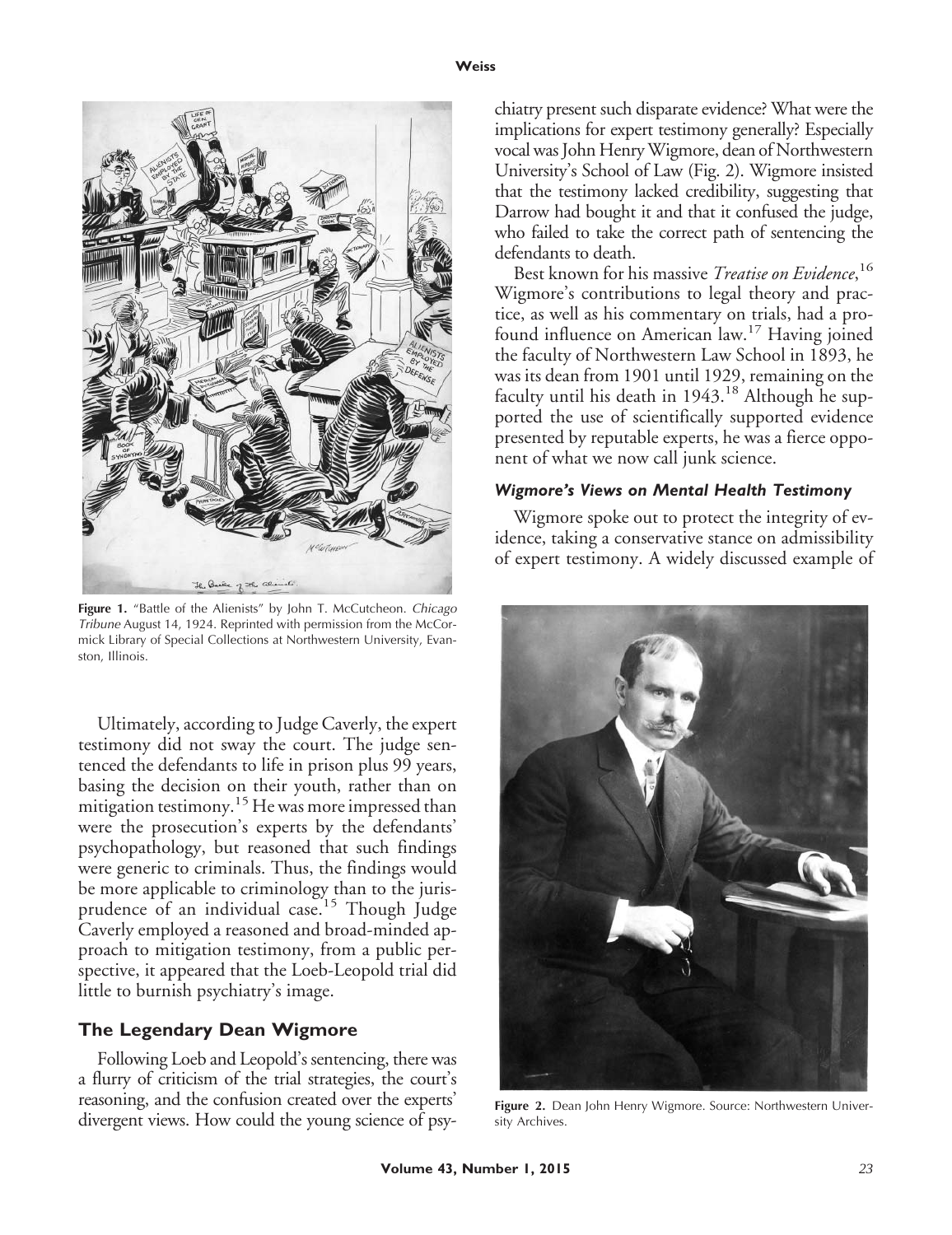his acerbic pen was his 1909 critique of psychological research in word association.<sup>19</sup> This experimental tool had been touted by C. G. Jung and was immediately disparaged by Freud during a 1906 lecture to Viennese law students.<sup>20</sup> Harvard psychologist and progenitor of forensic psychology Hugo Münsterberg had proposed the applied technique for assessing the reliability of eyewitness and other lay testimony, citing Jung and others.<sup>21</sup> His book highlighted problems in human perception and memory and how they contaminated court proceedings. Wigmore ridiculed Münsterberg's views in a satirical mock trial for libel, with members of the legal profession as plaintiffs and Münsterberg as the defendant.<sup>19</sup> Though the psychologist may have identified correctly that the law lags science, Wigmore attacked, defending the legal establishment and eviscerating the nascent psychology application. The critique has been regarded as effectively setting back forensic and applied psychology for years.<sup>22</sup> It is not that Wigmore was antiscience; only that Münsterberg's research was not ready to aid the law. This tension is echoed in today's debate over the use of neuroimaging in trials; that is, whether such evidence is subject to overclaims, more prejudicial than probative.<sup>23,24</sup>

There was scientific evidence in the Loeb-Leopold penalty-phase trial, ranging from skull radiographs to endocrinological effects on sex to psychoanalytic concepts.<sup>9</sup> It is doubtful that any of it was material to the sentence. Nevertheless, in the wake of the Loeb-Leopold verdict, Wigmore criticized Judge Caverly for failing to impose the death penalty on eminently worthy recipients.<sup>25</sup> He then turned on the use of psychiatric expert testimony: "I maintain that the reports of the psychiatrists called for the defense, if given the influence which the defense asked, *would tend to undermine the whole penal law*" (Ref. 25, p 403; italics original). In an editorial appearing in Northwestern's law journal, Wigmore proceeded to propose a way to rein in the misuse of professionals in the court room. The following is the text in its entirety (punctuation and italics original).

TO ABOLISH PARTISANSHIP OF EXPERT WIT-NESSES, AS ILLUSTRATED IN THE LOEB-LEOPOLD CASE

In the course of a colloquy between counsel, over the testimony of a psychiatrist called for the defense, this passage occurred: Mr. D. "Let me ask you, doctor, what was Dick's attitude toward that compact?" Mr. C. "By 'Dick,' do you mean the defendant, Richard Loeb?"

Mr. D. "If necessary, I am willing to stipulate that 'Dickie' or 'Dick' means Richard Loeb, and that 'Babe' means Nathan Leopold, Jr."

This passage was evoked by the frequent instances of the expert witnesses' use of the endearing, youthful, innocent epithets 'Dickie' and 'Babe,' both in direct and cross-examination: thus:

Q. "Is Loeb the leader in this crime?"

A. "I should say that Babe has the more constructive component, etc. Dickie on the other hand is rather essentially destructive, etc."

1. This voluntary adoption of the endearing, attenuating epithets 'Dickie' and 'Babe' to designate the defendants reflects seriously on the medical profession. The whole evil of expert partisanship is exemplified in this action of these eminent gentlemen.

Most of the criticism directed against distorted and manufactured expert testimony has hitherto been based on the supposed bias due to the fees—the money taint. But in this case the fee was exactly the same on both sides. And in this case, also, the personality of the gentlemen refutes the possibility of such an influence. Two of the six experts testifying for the defense are known to me personally, and all the world knows that in the case of all six no question could possibly arise of the taint of money. Their standing, their whole career, has placed them beyond any such suggestion. And yet the sad spectacle is presented of these eminent scientists committing themselves to the cause of one side rather than the other, by adopting epithets calculated subtly to emphasize the childlike ingenuousness and infantile naivity [sic] of the cruel, unscrupulous wretches in the dock. It was the cue of the defense to impress this character on the judge, and the experts' well-chosen language lent itself shrewdly to that partisan end.

2. What then is the ultimate cause of expert witnesses' partisanship, if it is found even where character and reputation exclude the cause commonly attributed?

It is this; *the vicious method of the Law*, which permits and requires each of the opposing parties to *summon the witnesses on the party*'*s own account.*

This vicious method naturally makes the witness himself a partisan. He is spoken of habitually as "my" witness or "our" witness. In the Loeb-Leopold case, where the experts devoted long hours to the study of the defense's case, consulted only with the defense's counsel, made preliminary reports to those counsel, cut down those original reports in their testimony, and answered only the questions that were asked by counsel, it was natural and inevitable that their testimony should take on a partisan color. Partly this would be unconscious. Partly it would be conscious, in that they came to sympathize with the only side of the case known to them, and in that they committed themselves to conclusions which it was hard to modify when grilled by hostile counsel.

This method of the law is inherently bad. Its badness has long been known or suspected. The Loeb-Leopold case merely gave a clear demonstration of it to the eyes of all the world.

What is the remedy? Very simple. *Let the expert witness be summoned by the Court himself.* Let all subsequent proceed-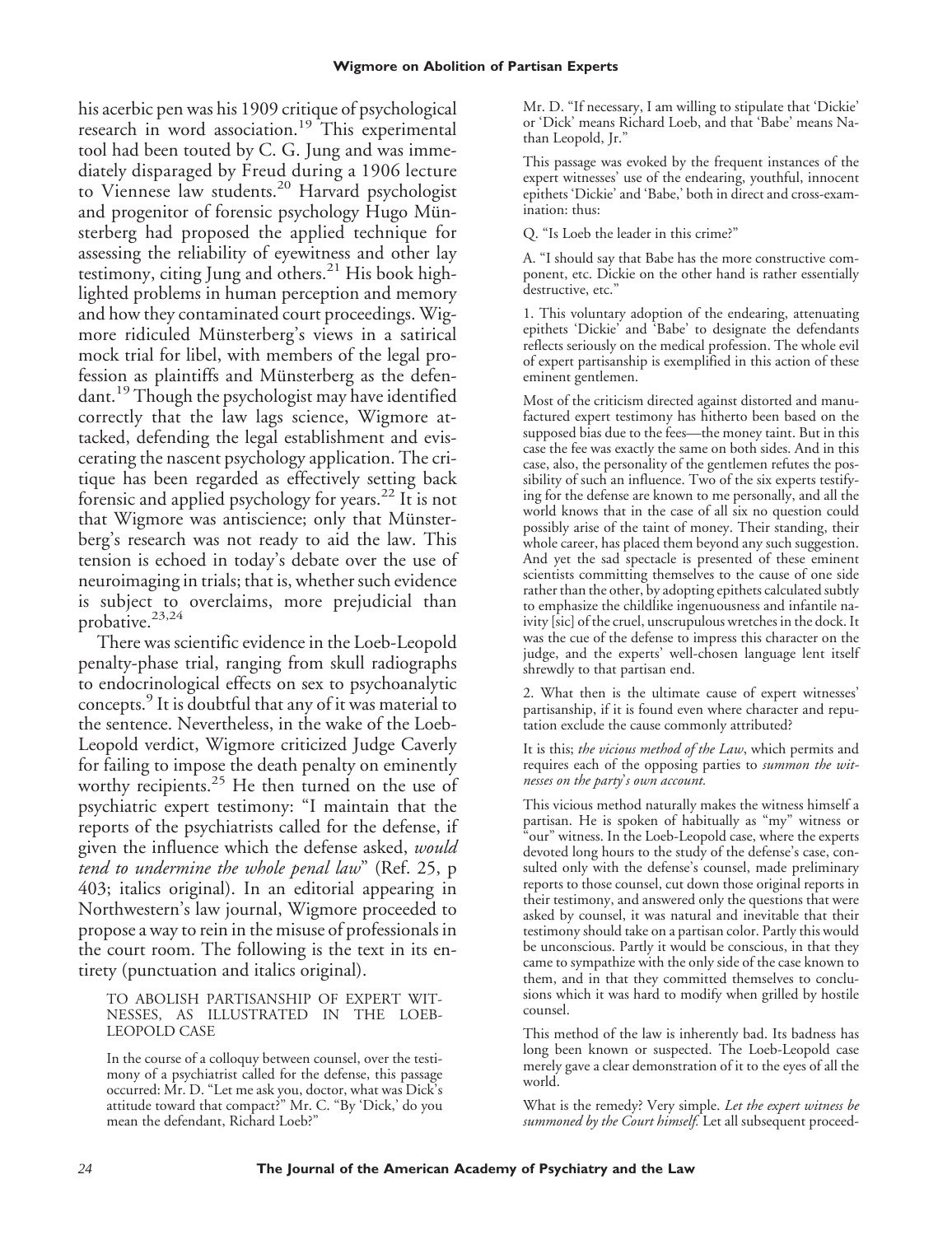ings be based on this theory,—payment by the state, consultations with counsel on either side if desired,— direct interrogation by the Court, and cross-examination by both counsel if desired,— exchange of views beforehand with other experts, if any.

This is the only method that will remove the scandal and mistrust that now attaches so often to expert testimony, whether in the medical or other sciences.

3. The medical profession has long complained of the present method. Yet the two methods commonly proposed as substitutes are quite impracticable.

One of these is to compose the jury of experts. This is out of the question; first, because the constitutional principle of jury trial will not permit it; secondly, because no case turns solely on a scientific issue, and two juries, one of laymen and the other of experts, would be unmanageable.

The other proposal has been to compile a standing list of official experts, and to limit such testimony to this list. This proposal is impracticable; first, because local partisan politics would make such a list untrustworthy; secondly, because the variety of scientific questions is too great to have a list for each; thirdly, because no one judicial area contains all the best experts on all subjects; and fourthly, because it is and ought to remain a constitutional right of a party to secure any testimony which he deems useful, regardless of an official list.

4. No,—there is only one remedy, but it is sufficient, viz, to issue the summons from the Court on behalf of the Court, and to *place the witness on the stand as the Court's witness.* This leaves each party free to secure any witness he deems useful, by notifying the Court of the person's name and address; the Court issues and serves the summons and notifies both parties that the witness will be called; and the witness informs both parties whether and when he will consult with either or both of them before trial. This ensures impartiality, both subjective and objective.

In the Loeb-Leopold case, one of the experts called for the state refused originally to come as a partisan; he told the state's attorney that he did not want to be a partisan witness, that he wished to be free to form and to state any conclusions that he might reach. The state's attorney told him that he would be put on the stand whatever conclusion he might reach. On that condition he consented to study the defendants' personality; and the state's attorney never saw him again until the morning of the hearing.

It is a pity that the eminent gentlemen who consented to be engaged for the defendants by the defendants' counsel did not refuse to come unless and until they were summoned by the Court and *for* the Court, with freedom to lay before the state's attorney before trial every scrap of their conclusions. That would have been a fine service to the cause of Science and Justice, and they would have been applauded as pathfinders by both professions [Ref. 26, pp 341–3].

# **Was Wigmore Constructive?**

If Clarence Darrow stood against capital punishment, John Henry Wigmore was the anti-Darrow. His premise was that no sentence but death was appropriate for Loeb and Leopold. In his editorial, however, he suggested that a flawed legal system permitted Darrow and his group of mercenaries to overrun the court. He then proceeded to offer some remedies. Though abrasive, Wigmore's critique targets the heart of perennial concerns about partisanship and expert testimony.

Wigmore criticized the defense's rhetorical tactic of using the defendants' nicknames (Dickie and Babe), calling it an example of "[t]he whole evil of expert partisanship." He reasoned that by using the youths' juvenile names, the defense would distract the court from the heinousness of their crime. Wigmore's comments on "the money taint" imply that undercutting a profit motive by paying all experts equally would reduce partiality. Citing that the witnesses in the Loeb-Leopold case were beyond reproach in this domain, he faulted them for swapping science for rhetoric and using language characterizing the defendants as more human than the monsters they were. Witnesses should be paid for their time, Wigmore conceded. As Mnookin<sup>27</sup> pointed out, the problem is not that experts are paid, it is that the respective parties are paying them. And what are jurors to make of a hefty fee, she asks: that the witness is just in it for the money or that the high level of expertise is expensive?

In his editorial, Wigmore ruled out some unwieldy solutions, directing most of his attack on the law's "vicious method" (likely meaning immoral). Perhaps because he had no faith that the system would change, he ultimately turned to the expert witnesses to take the moral high ground. However, he gave no credence to the idea that experts can think and act freely, as if once caught in the law's procedures they would behave as partisans.

After noting that the method of having each side call witnesses is morally flawed, Wigmore concluded that the expert witnesses had little choice but to follow suit. Theorizing that the partisan behavior was partly unconscious, he suggested that, under examination, the experts were essentially railroaded into a firm opinion. The remedy, he said, would be to have the court call witnesses, without precluding the parties' doing the same. All examinations and findings would be transparent and discoverable.

Wigmore's cynically stated views were, at their core, constructive. What he did not address is whether his scheme would be used in all civil and criminal matters or selectively. While he was critical of the experts' attempt to humanize the defendants,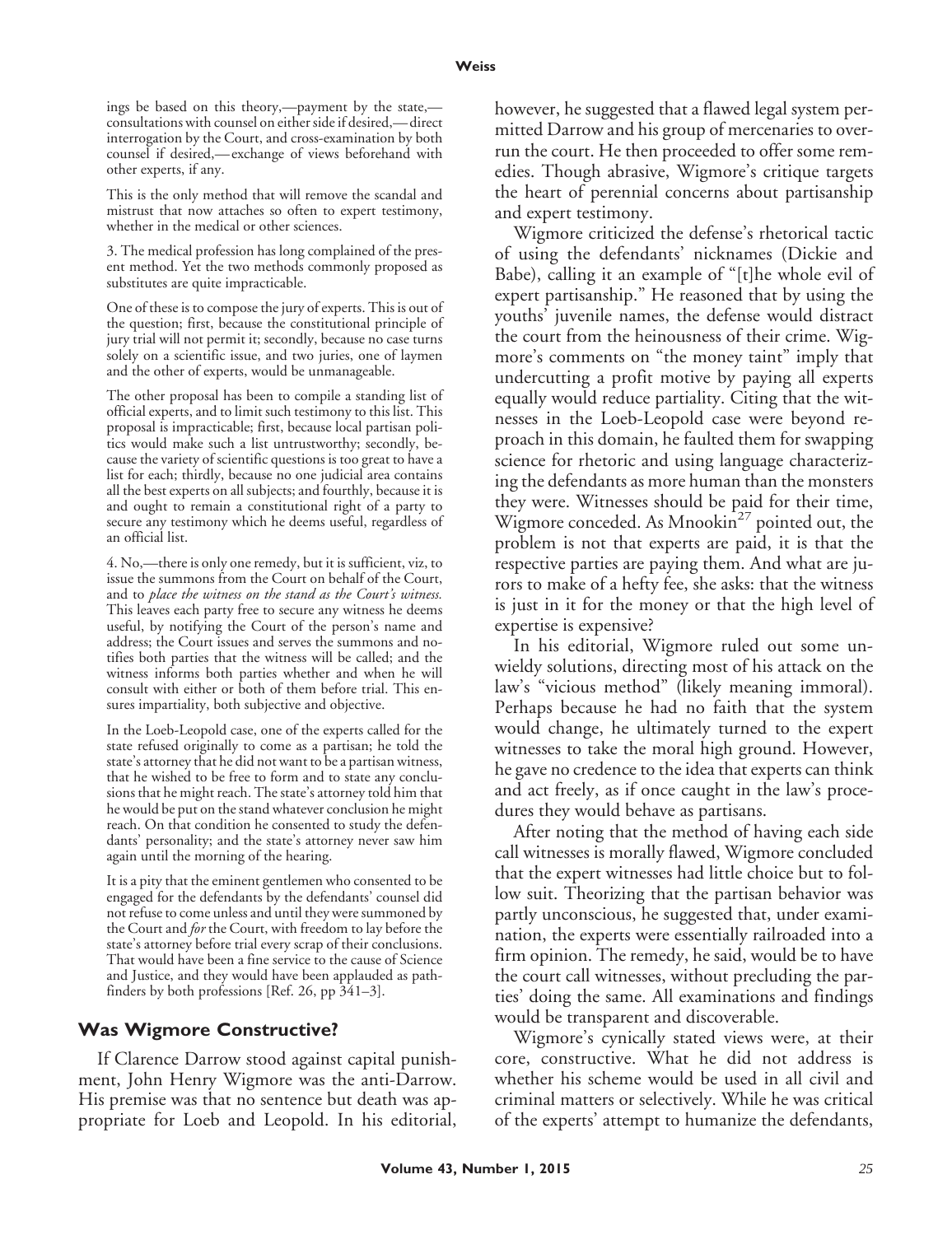he lacked the perspective to appreciate the important difference between guilt- and penalty-phase testimony: that in the latter, the defendant facing death would have the right to present any mitigating evidence. The United States Supreme Court addressed that point in  $1978<sup>28</sup>$  and the right of the defendant to have the judge or jury weigh a variety of issues not enumerated in state statutes is standard procedure.

# **The Debate Continues**

A Northwestern University law journal revisited the Loeb-Leopold trial and the views of Dean Wigmore and others in 1925.<sup>29</sup> A psychiatrist, Dr. H. I. Gosline, considered the defense experts' use of nicknames to be innocently motivated. Supported by personal knowledge of the experts, he argued that it had no rhetorical meaning. The larger question, he said, was intrinsic to competing schools of psychiatry (new versus old). Wigmore responded to some of Dr. Gosline's comments on criminology, without further discussion of the Loeb-Leopold testimony.<sup>30</sup>

In the 1925 book *Battling the Criminal*, <sup>31</sup> Child enumerated reasons that criminals were going free. He endorsed Wigmore's views on expert witnesses, those "floppy-minded persons who, under the guise of scientific knowledge or of mere sentimentality, idealize the criminal" (Ref. 31, p 233). Because jurors cannot judge the credibility of experts, he argued, "almost every few days some murderer or conspicuous wrongdoer walks out of a court room with a flower in his buttonhole because some jurymen have been goose-stuffed with something called 'modern science'" (Ref. 31, p 234).

Instead of accepting the impartiality of the partisan expert's role, witnesses could insist on aloofness, thus evolving the system (if the parties agreed) to a higher level. Though the standards published by AAPL have us striving for objectivity,  $4,32$  there has not been a guild-based movement to change the legal system in the manner Wigmore suggested. Instead, people view experts as blithely saying whatever they are paid to say, immune to perjury, malpractice, or unethical behavior, and flying under the radar of a typical juror's ability to detect fraud.<sup>33</sup> Identifying psychiatry's complicity in creating unreliable evidence, Diamond $34$  framed the problem this way: "The psychiatric expert is apt not to be a very wise man, but rather a possessor of technical knowledge of some depth, but little breadth. He seldom comprehends or is sympathetic to the legal process. . . . The

result is a pseudoscientific veneer for the psychiatrist and his testimony, behind which the lack of wisdom and lack of legal comprehension are concealed" (Ref. 34, p 1342). To Diamond, this sad phenomenon was due to a meld of overly complex theory and permissiveness of the justice system. Even when evaluation standards are followed, there will continue to be variability among expert opinions.<sup>35</sup> This is not necessarily a bad thing, as diversity or plurality in views may still be the best way to ensure a thorough airing of evidence.

## *Sticking to His Guns*

Wigmore's editorial was not his last word on the use of expert witnesses. In 1937, while Dean Emeritus at Northwestern, he surveyed international legal systems in search of the cultural bases for seemingly irrational processes.36 After reviewing procedures on several continents, he imagined an exchange between an American lawyer and a foreigner. The friend was incredulous that expert witnesses were barred from addressing the ultimate issue or even from answering leading questions in America, asking, "Why call qualified persons, if not to help the jury on the very point at issue?" The *reductio ad absurdum* continues:

"No," answers the American friend, "our law forbids that; the jury might believe them, and thus might go wrong."

"But if these experts were wrong, then experts could be called on the other side to say so?"

"Yes, of course; but then the jury would be confused."

"They might; but may they not also be confused when any other witnesses on opposite sides contradict each other?"

"Yes, but that can't be helped."

"Then why call the experts at all?"

"No, we couldn't very well do that, but we can call them and then stop them from being of any service; which is what our rule amounts to" [Ref. 36, p 264].

Facetiousness aside, Wigmore seems to be saying that partisan experts at best confuse jurors and at worst negate one another, rendering them useless. Yes, "the jury might believe them," but that alone fails to indict the system. Neither litigators nor scientists desire rules that hamstring witnesses, but Wigmore had not yet appreciated a middle road: vetting testimony at the pretrial level. As it was, the general-acceptance standard for admitting expert testimony had been articulated in federal jurisdiction in 1923.37 *Frye v. United States* was the landmark, setting a standard for excluding junk science, though it lacked importance until the  $1970s$ .<sup>27</sup> The evidence in question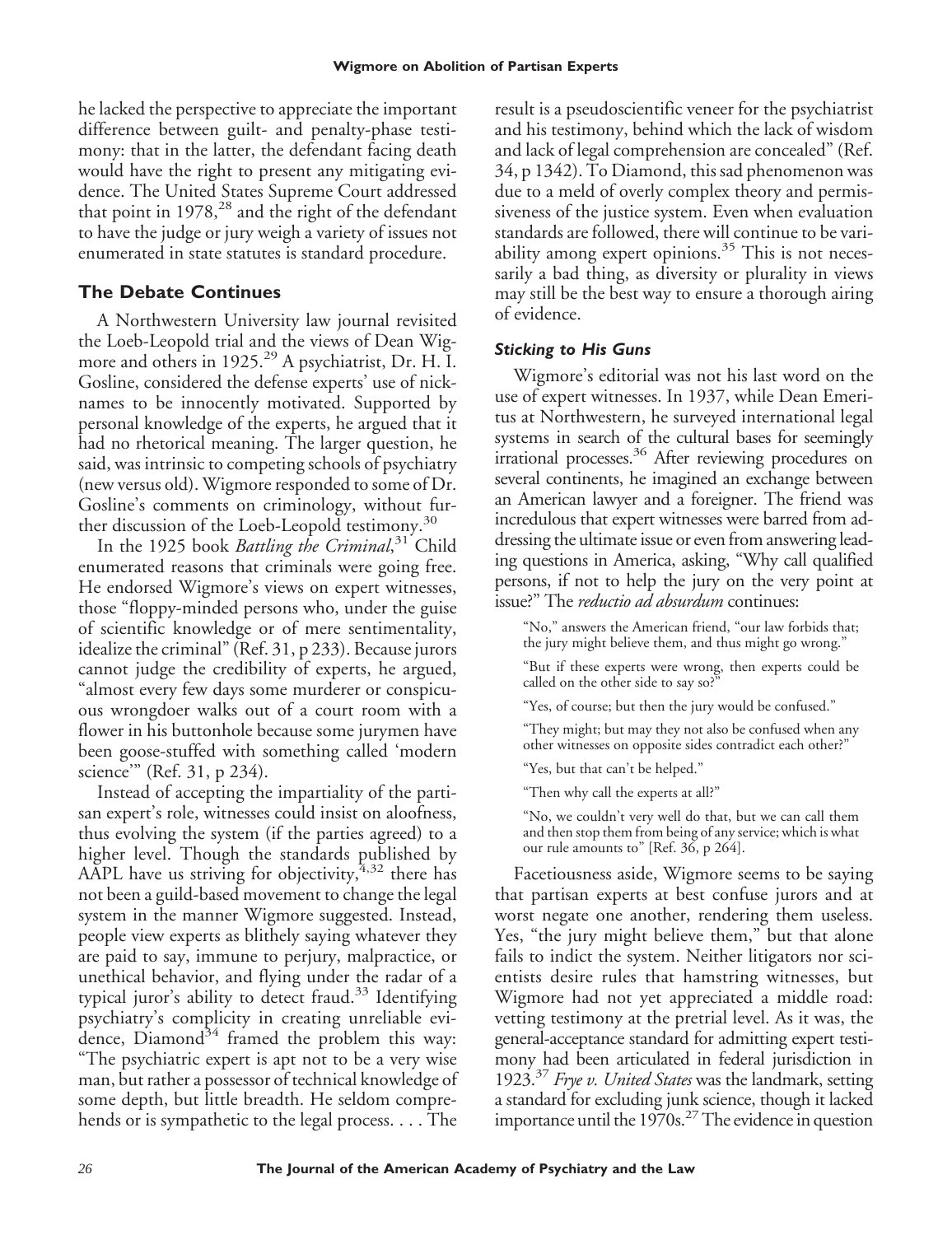was a systolic blood pressure deception test, a physiological analogue of Münsterberg's word-association model: lying causes measurable perturbations. The court barred the expert testimony in *Frye*, and many jurisdictions adopted the general-acceptance test, even after the Rule 702-based decision in *Daubert v. Merrell Dow Pharmaceuticals*<sup>38</sup> 70 years later. Such tests may indeed exclude unworthy science, but do not address directly the points raised by Wigmore.

### **Alternate Models of Scientific Expertise**

Problems of partisanship in expert testimony are neither uniquely American nor universal. Taylor<sup>39</sup> reviewing the use of experts from ancient civilizations through modern France, noted the current law's origins in the Napoleonic Code. Outside the United States, trial procedures permit expert witnesses and tend to be regarded with less suspicion. A review of European criminal trial procedure in 1935 disclosed two major differences: the appointment of an impartial investigating magistrate (the *juge d'instruction* in France, the *Untersuchungsrichter* in Germany, and the *giudice istruttore* in Italy) to conduct all inquiries and collate experts' opinions and the use of institutes of legal medicine as a central authority.<sup>40</sup> The institutes credentialed and listed acceptable experts on a regular basis. In contrast to an adversarial criminal trial, the Continental model is aimed at fact-finding without domination by attorneys or partisan experts.<sup>39</sup> Though experts can be cross-examined on their findings, the presiding judge conducts the initial questioning. In the Italian model, experts' reports are read in court, avoiding the battle scene. Then, if clarification is needed, only the official expert, not the one for the defense, may be called into court.<sup>40</sup>

# *Changing the System: No Shortage of Ideas*

Weihofen, $41$  writing in 1935, lamented the lack of progress in the jurisprudence of insanity since 1843 (M'Naughten's case). Worse, the spectacle of battling experts scarred the system. He touted Maine's procedures as examples of impartial, hospital-based assessments as alternatives: "They have practically rendered extinct the disgraceful 'battles of the experts' which still characterize insanity cases elsewhere, and have substituted an impartial, scientific diagnosis of the defendant's mental condition for the theatrical spectacle of a court trial" (Ref. 41, p 421). The American Law Institute's 1930 version of its Model Code of Criminal Procedure, Weihofen observed, permitted but did not mandate the appointment of disinterested experts to determine insanity by local standards. Thus, by 1935, most states had not solved the problem of partial experts, but not for lack of a model.

Another attempt to abolish partisan experts sought to make written reports, not testimony, the focus of opinions. Tracing the history of psychiatric reports, Weiss and colleagues<sup>42</sup> noted awareness of the problems created by adversarial experts as early as the mid-19th century. In the late 1930s, the National Conference of Commissioners on Uniform State Laws proposed a model law, the Uniform Expert Testimony Act.<sup>43,44</sup> The drafters took a dim view of the state of the art in adversarial proceedings. In addition to suggesting uniform compensation of experts, they proposed the following: the court could appoint experts in civil or criminal trials, without eliminating partisan witnesses; the parties would have an opportunity to cross-examine the experts and to hold them accountable for the bases of their opinions; and the court could have experts read their findings into the record or convene one or more to issue a joint report, all subject to legal objections.

Individual jurisdictions have been reluctant to adopt this scheme and abandon the system that everyone knew had gotten out of hand. The American Law Institute proposed that, under Rule 408, experts would read their reports into evidence.<sup>45</sup> Lamenting that little had been accomplished in the preceding decades, Overholser<sup>45</sup> in 1953 viewed reliance on expert testimony as an artifact of a system based on oral argumentation. About 20 years later, with no widespread change in procedures, Ordover<sup>46</sup> suggested yet another way to avoid unseemly polarization. Drawing from the Uniform Rules of Evidence (Model Code Rule 401(2)), he proposed: when technical matters required expert testimony, the court could order that a report be presented in written form along with an affidavit, if it was in the interest of justice; the judge would be more active, directing the presentation; the witness would present the report, without interruption, on direct examination; and the jurors could assess the witness's demeanor during crossexamination. Pollack $47$  suggested a concise but complete format for reports in which the issues would be noted, findings stated, and reasoning delineated.

The Federal Rules of Evidence have been criticized for failing to solve the problems created by expert testimony.<sup>48</sup> Rule 706, however, explicitly grants the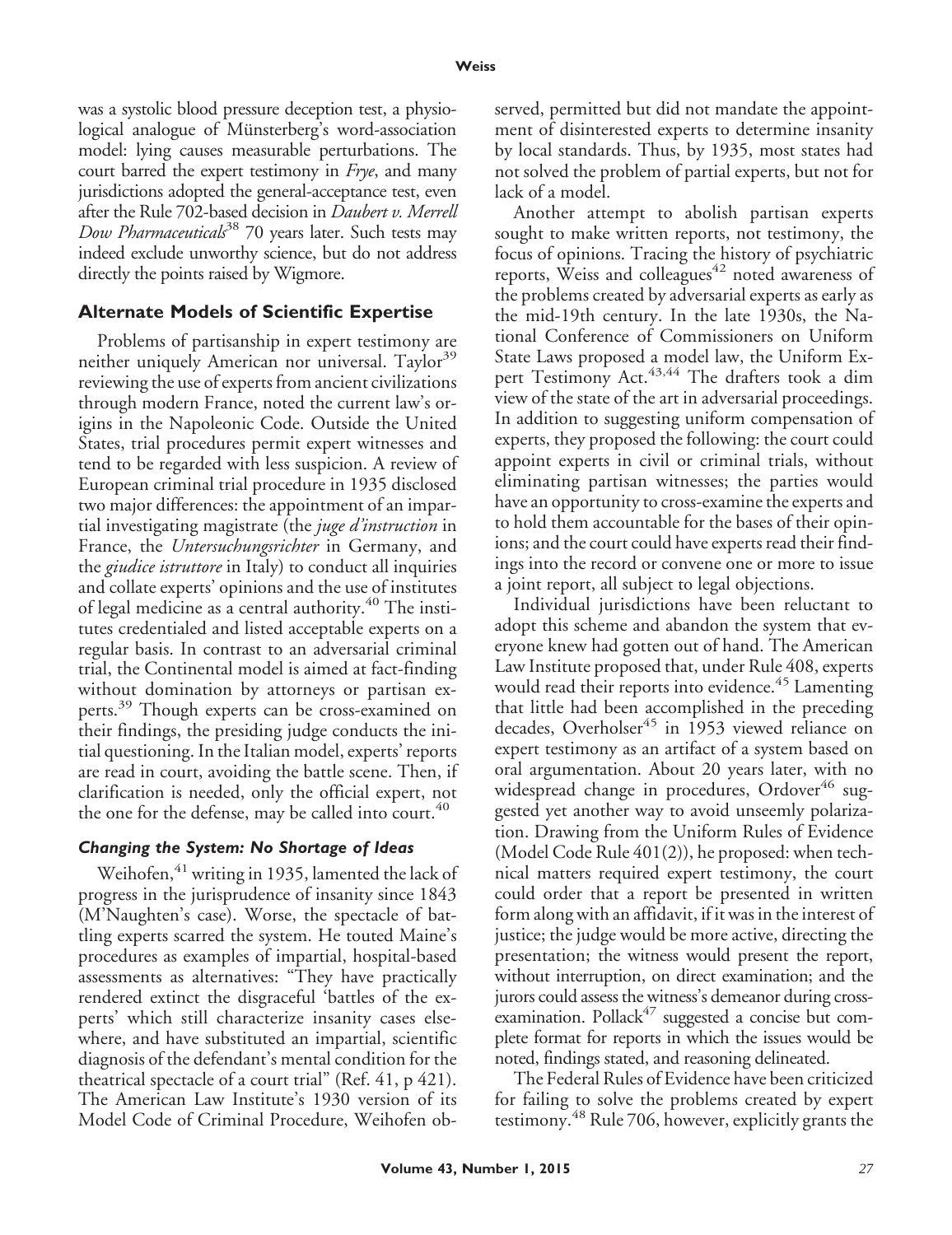court the authority to appoint experts without precluding attorneys' appointing their own.<sup>49</sup> In the notes to the 2011 version, it appears that the rule is more of a deterrent against hired guns than a likely option for judges:

The practice of shopping for experts, the venality of some experts, and the reluctance of many reputable experts to involve themselves in litigation, have been matters of deep concern. Though the contention is made that court appointed experts acquire an aura of infallibility to which they are not entitled, the trend is increasingly to provide for their use. While experience indicates that actual appointment is a relatively infrequent occurrence, the assumption may be made that the availability of the procedure in itself decreases the need for resorting to it. The ever-present possibility that the judge may appoint an expert in a given case must inevitably exert a sobering effect on the expert witness of a party and upon the person utilizing his services [Ref. 49, footnote omitted].

Still, the court-appointment option is rarely used, perhaps because judges resist taking responsibility for influencing jurors or for giving the impression that the court's expert has the last word on the subject.<sup>50</sup> According to Lee,<sup>50</sup> Rule 706 lacks potency for this reason, but "an amended Rule 706 can recognize that judicial indifference joins judicial partiality as a violation of the judicial role" [Ref. 50, p 503].

# **Discussion**

The prevalent perception of expert witnesses, from popular, jurisprudential, and law-reform perspectives, is that they are a necessary evil. Yet, unrealized recommendations for reform abounded in 20th century scholarship. In Hand's view,<sup>51</sup> the expert's role should be reduced to a nubbin of specialized knowledge: "We have seen that the expert is necessary and logical only to supply to the jury certain propositions of general applicability, or laws of nature, which are not the heritage of the ordinary man whom the jury, like the Greek chorus, heroically shadow forth" (Ref. 51, p 55). By contrast, the pompous, overpaid, and overzealous hired gun runs the risk of being ignored by jurors.<sup>52</sup> Experience should tell us, as Goldstein suggested, that experts "all require to have their strong wine diluted by a very large admixture of common sense" (Ref. 53, p 41).

Though psychiatry is not uniquely culpable, lack of scientific precision magnifies its shortcomings in the courtroom. In *The New Wigmore*, <sup>54</sup> the authors list several themes that contribute to negative perceptions of experts in court: undue partisanship, fraudulent credentials for hire, reliance on demeanor versus knowledge, and the inability of jurors to distinguish good from bad testimony. The same authors<sup>55</sup> acknowledge potential problems in using neutral experts, including judges' resistance to the use of Rule 706, cynicism about experts' neutrality, the perception of appointed experts as infallible, the process of finding experts, trials lawyers' insistence on adversarialism, and increased cost. Mnookin $27$ also cautions that neutral experts may foreclose the possibility of ethical disagreement among experts. After all, a single expert may not represent a consensus opinion.

Wigmore's critique focused on the psychiatric testimony in the Loeb-Leopold trial, but aimed at reforming the adversarial system in the law. True, these expert witnesses were not forced to participate and could have found reasons to decline. Indeed, when the *Chicago Tribune* offered Sigmund Freud \$25,000 to weigh in on the inner workings of Loeb and Leopold, he declined.<sup>9,56</sup> His reason was straightforward and ethical: that he had not examined the defendants. But Wigmore knew that it could not be left to the medical profession to self-police. Instead, he made a simple proposal: that experts be accountable to the court, not to one side or the other. This had also been proposed in personal injury cases during the Wigmore era.<sup>57</sup>

Wigmore's solution was practical: to undermine the adversarial system's use of expert witnesses by making them agents of the court. It was, however, impracticable due to systemic resistance ("vicious process") from within the law. While his appeal was in direct response to the 1924 trial, it was not an entirely novel idea. At the beginning of the 20th century, citizens and jurists protested the use of expert witnesses, though it appears that they directed their vitriol more at the witnesses than at the system and its principals.<sup>54</sup> Kaye and colleagues<sup>58</sup> in *The New Wigmore* acknowledge the massive resistance to the wholesale abandonment of partisan experts. Hopeful, they list areas for modest reform: using Rule 706 and the "reliability" aspect of *Daubert*<sup>38</sup> hearings, and a code of ethics for witnesses, among others.

## *Should All Testimony Be Reined In?*

Should psychiatric experts be court appointed and, if so, is there a foundation within the law to effect the change? The foundation appears to be present, but there are differences among criminal, civil,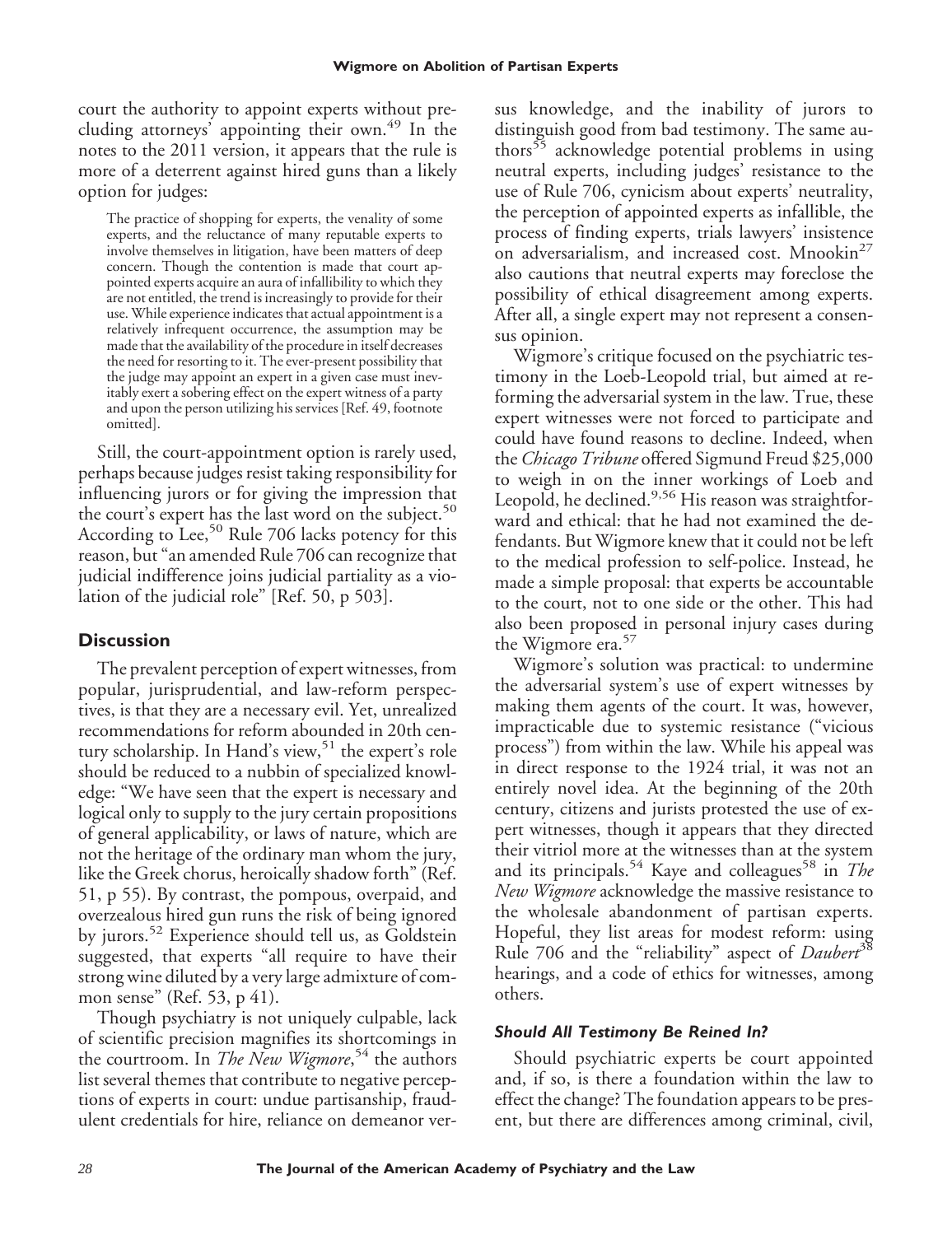and domestic matters: their respective resolutions are pegged to morality (freedom), liability (money), and problem solving (wisdom). Recalling the Loeb-Leopold case, it is apparent that, during a penaltyphase criminal trial, there is more permeability between the defense arguments and expert testimony; admissibility thresholds may be lower. Consensual values and case law in contemporary America support the robust use of testimony facilitating jurors' moral responses to the question of deathworthiness, whether voiced by experts or the families of victims. This would reasonably include the use of psychiatric and associated testimony to humanize the defendant and is in essence what attorney Darrow did with "Dickie" and "Babe," though the now-commonplace tactic was perceived by Wigmore and others as immoral.

Beyond penalty-phase testimony is the vast area of use of scientific experts in civil matters. By no means a special area of concern for psychiatry, a popular example of plaintiffs' attorneys cashing in on psychiatric diagnoses is that of posttraumatic stress disorder.<sup>59</sup> Here, the "money taint" may be too strong for partisan experts to generate sufficient objectivity. Yet, it seems unlikely that the parties would volunteer to have a neutral expert determine the outcome. Domestic relations matters (child custody) may be another fertile area for court-appointed witnesses, since battling experts in this domain may produce more heat than light, undoubtedly an artifact of the warring parties.

#### *The Frontier: Epistemic Competence of Juries and Performative Freedom of Experts*

Expert witnesses, by rule, testify when the subject matter is beyond common knowledge. Therefore, as Mnookin<sup>27</sup> observed, jurors have the daunting task of evaluating testimony in a knowledge vacuum, relying instead on proxies, such as appearance and demeanor. That is, jurors cannot evaluate what they lack the capacity to know. It seems that an ethical expert, mindful of the problem, would balance message and medium, to compensate for jurors' (and perhaps judges $^{27}$ ) lack of epistemic competence. The idea that cases would be decided by an epistemically competent trier of fact *a` la* the Continental schema, however, lacks momentum in American society; Wigmore called a jury of experts "unmanageable."26

How much of ourselves may we import into expert testimony and what does our ethics require us to check at the courtroom door? It would seem artificial

to require an expert witness to testify mindlessly, without values. Griffith<sup>60</sup> made this pithy but deeply felt comment: "I am persuaded that our work takes on a different tone when truth-telling, respect for persons, and objectivity are leavened with humanity and generosity" (Ref. 60, p 381). I agree that genuineness is the elusive ingredient that could have mollified Wigmore. But how can we maintain it in the face of conscious gain or unconscious partisanship? Surely, being human leaves us susceptible to the corruption everyone fears. And when the witness is a dedicated forensic professional, there are additional concerns about marketing and pandering to potential clients.<sup>27</sup>

This returns us to Wigmore's solution: that the court summon expert witnesses, have the state pay them, and permit both sides consultations.<sup>26</sup> This schema might best be suited to civil and domestic relations cases, as a variant of mediation. There is a practical concern in criminal matters: that the consideration of a defendant's freedom requires jurors' moral reflection which, in addition to the attorneys' arguments, can be stimulated by a robust airing of opposing views. Griffith and Baranoski,<sup>61</sup> plainly stating that testimony is performance, suggested that an expert witness's efficacy is optimized when there is freedom of expression tempered by ethical restraint. Perhaps Wigmore, channeling popular sentiment in the Loeb-Leopold case, overreacted to a need for reform in criminal trials. When performance shades into partisan argumentation, attorneys and judges know how to contain it. Then the discovery of truth, located within the tension of views, can enjoy as much light as it needs.

#### **References**

- 1. Rosenthal LL: The development of use of expert testimony. Law & Contemp Probs 2:403–18, 1935
- 2. Overholser W: The history and operation of the Briggs Law of Massachusetts. Law & Contemp Probs 2:436 – 47, 1935
- 3. Eigen JP: Witnessing Insanity: Madness and Mad-Doctors in the English Court. New Haven, CT: Yale University Press, 1995
- 4. American Academy of Psychiatry and the Law: Ethics guidelines for the practice of forensic psychiatry, May 2005. [http://aapl.org/](http://aapl.org/ethics.htm) [ethics.htm.](http://aapl.org/ethics.htm) Accessed March 7, 2013
- 5. Mohr JC: Doctors and the Law: Medical Jurisprudence in Nineteenth-Century America. Baltimore: Johns Hopkins University Press, 1996
- 6. Friedman LM: Expert testimony, its abuse and reformation. Yale L J 19:247–57, 1909
- 7. Diamond BL: The fallacy of the impartial expert. Arch Crim Psychodyn 3:221–35, 1959
- 8. Baatz S: For the Thrill of It. New York: HarperCollins, 2008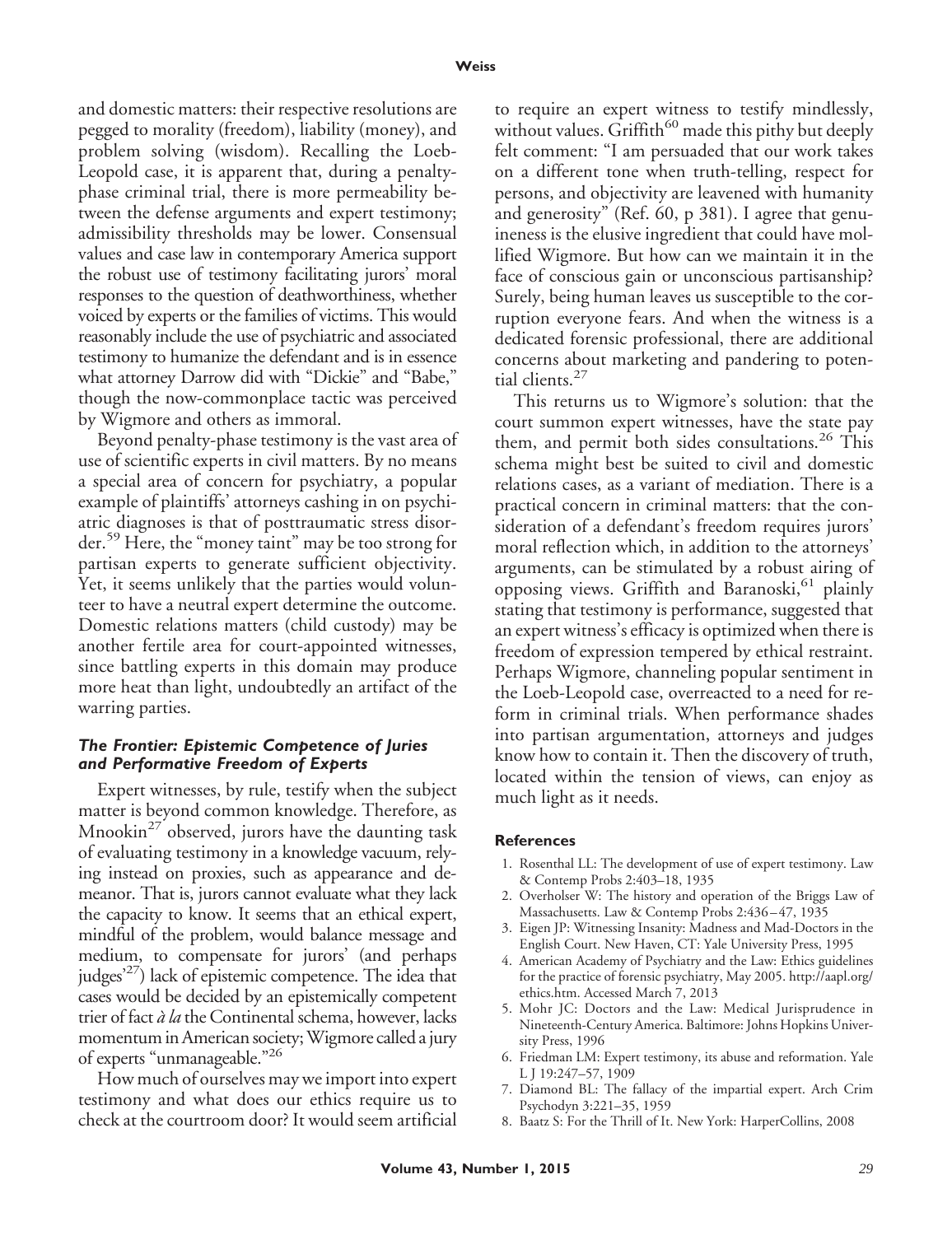#### **Wigmore on Abolition of Partisan Experts**

- 9. Weiss KJ: Head, examined: Clarence Darrow's x-ray vision of criminal responsibility. J Psychiatry & L 39:627– 61, 2011
- 10. Excerpts from the Psychiatric ("Alienist") Testimony in the Leopold & Loeb Hearing (August 18 –19, 1924), [http://law2.umkc.edu/](http://law2.umkc.edu/faculty/projects/ftrials/leoploeb/psychiatrictestimony.html) [faculty/projects/ftrials/leoploeb/psychiatrictestimony.html.](http://law2.umkc.edu/faculty/projects/ftrials/leoploeb/psychiatrictestimony.html) Accessed September 1, 2013
- 11. White WA, Healy WJ, Glueck B, *et al*: Psychiatrists' report for the defense (joint summary). J Am Inst Crim Law & Criminology 15:360 –79, 1924
- 12. Editors: The Loeb-Leopold murder of Franks in Chicago, May 21, 1924. J Am Inst Crim Law & Criminology 15:347– 48, 1924
- 13. Patrick HT, Singer HD, Church A, *et al*: Psychiatrists called by the prosecution. J Am Inst Crim Law & Criminology 15:380 –90, 1924
- 14. Fass PS: Making and remaking an event: The Leopold and Loeb case in American culture. J Am Hist 80:919 –51, 1993
- 15. McKernan M: The Amazing Crime and Trial of Leopold and Loeb. New York: Signet, 1957
- 16. Wigmore JH: A Treatise on the System of Evidence in Trials at Common Law, Including the Statutes and Judicial Decisions of All Jurisdictions of The United States. Boston: Little, Brown, and Company, 1904
- 17. Roalfe WR: John Henry Wigmore: scholar and reformer. J Crim L & Criminology 53:277–300, 1962
- 18. John Henry Wigmore Club. Available at [http://www.law.](http://www.law.northwestern.edu/giving/wigmoreclub.html) [northwestern.edu/giving/wigmoreclub.html.](http://www.law.northwestern.edu/giving/wigmoreclub.html) Accessed July 17, 2012. For more: John Henry Wigmore Papers. Available at http:// files.library.northwestern.edu/findingaids/wigmore.pdf
- 19. Wigmore JH: Professor Muensterberg and the psychology of testimony. Ill L Rev 3:399 – 445, 1909
- 20. Freud S: Psycho-analysis and the establishment of the facts in legal proceedings (1906). The Standard Edition of the Complete Psychological Works of Sigmund Freud (vol 9). Edited and translated by Strachey J. London: The Hogarth Press, 1959, pp 103–114 (editor's notes pp 99 –102)
- 21. Münsterberg H: On the Witness Stand: Essays on Psychology and Crime. New York: Doubleday, 1909 (published previously in 1907 and 1908)
- 22. Bornstein BH, Penrod SD: Hugo who? G. F. Arnold's alternative approach to psychology and law. Appl Cogn Psychol 22:759 – 68, 2008
- 23. Morse SJ: Brain overclaim syndrome and criminal responsibility: a diagnostic note. Ohio St J Crim L 3:397– 412, 2006
- 24. Appelbaum PS: Through a glass darkly: functional neuroimaging evidence enters the courtroom. Psych Serv 60:21–3, 2009
- 25. Olson H, Cummings H, Wigmore JH: A symposium of comments from the legal profession. J Am Inst Crim Law & Criminology 15:395– 405, 1924
- 26. Wigmore JH: To abolish partisanship of expert witnesses, as illustrated in the Loeb-Leopold case. J Am Inst Crim Law & Criminology 15:341– 43, 1924. Reprinted by special permission of Northwestern University School of Law, The Journal of Criminal Law and Criminology
- 27. Mnookin JL: Expert evidence, partisanship, and epistemic competence. Brook L Rev 73:1009 –33, 2008
- 28. Lockett v. Ohio. 438 U.S. 586, (1978)
- 29. Gosline HI: The Loeb-Leopold case again. J Am Inst Crim Law & Criminology 15:501– 8, 1925
- 30. Wigmore JH: Comments on Dr. Gosline's comments. J Am Inst Crim Law & Criminology 15:505– 8, 1925
- 31. Child RW: Battling the Criminal. Garden City and New York: Doubleday, Page & Co., 1925
- 32. Katz J: "The fallacy of the impartial expert" revisited. Bull Am Acad Psychiatry Law 20:141–52, 1992
- 33. Perrin LT: Expert witness testimony: back to the future. U Rich L Rev 29:1389 – 470, 1995
- 34. Diamond BL, Louisell DW: The psychiatrist as an expert witness: some ruminations and speculations. Mich L Rev 63:1335–54, 1965
- 35. Dietz PE: Why the experts disagree: variations in the psychiatric evaluation of criminal insanity. Ann Am Acad Pol Soc Sci 477: 84 –95, 1985
- 36. Wigmore JH: Looking behind the letter of the law. U Chi L Rev 4:259 – 64, 1937
- 37. Frye v. United States, 293 F. 1013 (D.C. Cir. 1923)
- 38. Daubert v. Merrell Dow Pharmaceuticals 509 U.S. 579 (1993)
- 39. Taylor RF: A comparative study of expert testimony in France and the United States: philosophical underpinnings, history, practice, and procedure. Tex Int'l L J 31:181–213, 1996
- 40. Ploscowe M: The expert witness in criminal cases in France, Germany, and Italy. Law & Contemp Probs 2:504 –9, 1935
- 41. Weihofen H: An alternative to the battle of experts: hospital examination of criminal defendants before trial. Law Contemp Probl 2:419 –35, 1935
- 42. Weiss KJ, Wettstein RM, Sadoff RL, *et al*: History and function of the psychiatric report, in The Psychiatric Report: Principles and Practice of Forensic Writing. Edited by Buchanan A, Norko MA. Cambridge, UK: Cambridge University Press, 2011, pp 11–21
- 43. Anonymous: The Uniform Expert Testimony Act. Colum L Rev 38:369 –75, 1938
- 44. Harno AJ: Uniform Expert Testimony Act. J Am Judicature Soc 21:156 –9, 1938
- 45. Overholser W: The psychiatrist as expert witness, in The Psychiatrist and the Law. New York: Harcourt, Brace & Co., 1953, pp 103–34
- 46. Ordover AP: The use of written direct testimony in jury trials: a proposal. Hofstra L Rev 2:67–95, 1974
- 47. Pollack S: Suggested format for psychiatric report to attorney or court, in Forensic Psychiatry in Criminal Law. Los Angeles: University of Southern California, 1974, pp 171–3
- 48. Nielsen EH, Franco RJ: Purchased testimony: the problem of professional expert witnesses. Def Counsel J 57:525–34, 1990
- 49. Federal Rules of Evidence. Rule 706. Court-appointed expert witnesses. Available from Cornell University School of Law, Legal Information Institute at [http://www.law.cornell.edu/rules/fre/](http://www.law.cornell.edu/rules/fre/rule_706) [rule\\_706.](http://www.law.cornell.edu/rules/fre/rule_706) Accessed March 8, 2013
- 50. Lee TV: Court-appointed experts and judicial reluctance: a proposal to amend Rule 706 of the Federal Rules of Evidence. Yale L & Pol'y Rev 6:480 –503, 1988
- 51. Hand L: Historical and practical considerations regarding expert testimony. Harv L Rev 15:40 –58, 1901
- 52. Cooper J, Neuhaus IM: The "hired gun" effect: assessing the effect of pay, frequency of testifying, and credentials on the perception of expert testimony. Law & Hum Behav 24:149 – 71, 2000
- 53. Goldstein RL: Hiring the hired gun: lawyers and their psychiatric experts. Leg Stud Forum 11:41–53, 1987
- 54. Kaye DH, Bernstein DE, Mnookin JL: The New Wigmore: A Treatise on Evidence. Expert Evidence (ed 2). New York: Wolters Kluwer Law & Business, Aspen Publishers. Chapter 10. Improving Expert Testimony: Procedural and Ethical Issues, 2010, pp 329 – 64
- 55. Kaye DH, Bernstein DE, Mnookin JL: The New Wigmore: A Treatise on Evidence. Expert Evidence (ed 2) (2013 Supplement). New York: Wolters Kluwer Law & Business, Aspen Publishers, 2013, Chapter 11. Improving Expert Testimony: Procedural and Ethical Issues, § 11.2 Court-Appointed Ex-